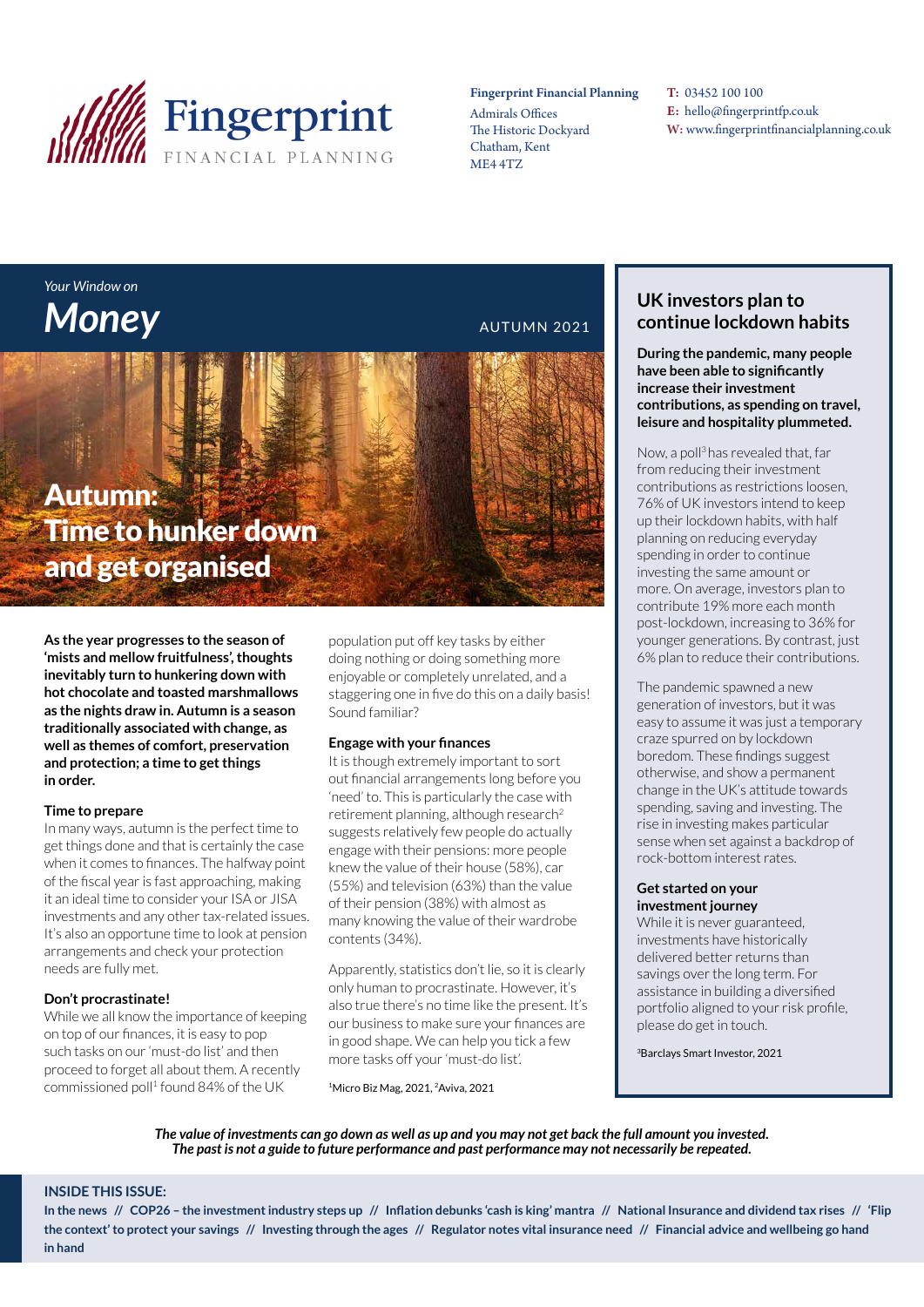

### **A third are indebted as they enter retirement**

Retirement. That much-awaited time when, after paying off your mortgage and accumulating a pension pot, you stop work and sail off into the sunset to enjoy your twilight years. Unfortunately, not every retiree's story matches this ideal. Indeed, far from having everything paid off, it has been reported that nearly a third of those retiring this year will do so in debt<sup>4</sup>. While the number of people approaching retirement in debt has remained steady (32% this year vs 33% last year), the value of those debts is around a fifth higher than last year's average, with 2021 retirees owing £20,650 on average. This debt comes from various sources: Credit card debt – 40%, mortgage debt – 31%, overdraft – 17%, borrowing from family and friends – 8%.

#### **IHT receipts soar in 2021**

HMRC data<sup>5</sup> has revealed that the government collected £5.4bn in Inheritance Tax (IHT) receipts in the 2020-21 tax year – £0.2bn (almost 4%) up on the previous tax year. Typically, more than 20,000 deaths per year result in an IHT charge. There are steps that can be taken to keep an estate out of range of IHT or at least reduce any IHT due upon death.

#### **Triple lock changes for 2022–23**

After much speculation, in September, the Secretary of State for Work and Pensions, confirmed suspension of the average earnings component of the pension triple lock, to avoid a disproportionate rise of the State Pension following the pandemic. For the 2022-23 tax year only, the new and basic State Pension will increase by the higher of either 2.5% or the consumer rate of inflation.

4Key, 2021, 5HMRC, 2021



## COP26 – the investment industry steps up

**The United Nations 26th Conference of the Parties – also known as COP26 – is being touted as the most important climate change event since the 2015 Paris Agreement.** 

Due to be held this November in Glasgow, the COP26 summit will bring together leaders from across the globe to build on the work left unfinished by COP25 and the goals set out in the Paris Agreement.

#### **Why is COP26 so important?**

We are already seeing glimpses of what awaits if climate inaction continues; in recent years, extreme weather events have risen in frequency, bringing devastation to countries across the globe. Furthermore, an alarming climate change report published by the UN's Intergovernmental Panel on Climate Change (IPCC) in August found that *'it is more likely than not'* that the global temperature will reach the so-called 'tipping point' of 1.5 degrees above pre-industrial temperatures within the next 20 years.

#### **COP26 goals**

The conference has four main goals:

#### **1. Secure global net zero by mid-century and keep 1.5 degrees within reach**

Countries are being asked to put forward ambitious carbon emissions targets by 2030.

#### **2. Adapt to protect communities and natural habitats**

Countries will work to find ways of protecting and restoring ecosystems and preventing further habitat loss in the future.

#### **3. Mobilise finance**

Developed countries must work to release trillions in private and public sector finance.

#### **4. Work together to deliver**

The challenges presented by the climate crisis can only be tackled by working together.

The investment industry has signalled its intention to play a role in the global climate transition. Launched in December, the Net Zero Asset Managers initiative has grown to over 120 investors managing \$43trn – all committed to supporting the net zero goal and investing aligned with net zero emissions. COP provides an opportunity for investors to consider how they can innovate in developing solutions to climate issues and in financing sector transition.

Institutional Investors Group on Climate Change CEO, Stephanie Pfeifer, commented on the popularity of the initiative, *"In just six months nearly half of the global asset management sector has committed to achieving net-zero emissions with their clients across the funds they manage. This marks a fundamental tipping point across the investment sector and a significant boost in efforts to tackle climate change and decarbonise the global economy. There's a lot more to achieve, but the sector is increasingly on a path to a net-zero future."*

#### **Investors increasingly recognise the threat posed by climate change**

With so much to achieve to bring climate change under control, it can be difficult to know what we can do at an individual level. Investors have the power to put their money into companies that are actively working to limit climate change.

*The value of investments can go down as well as up and you may not get back the full amount you invested. The past is not a guide to future performance and past performance may not necessarily be repeated. The Financial Conduct Authority (FCA) does not regulate Will writing, tax and trust advice and certain forms of estate planning.*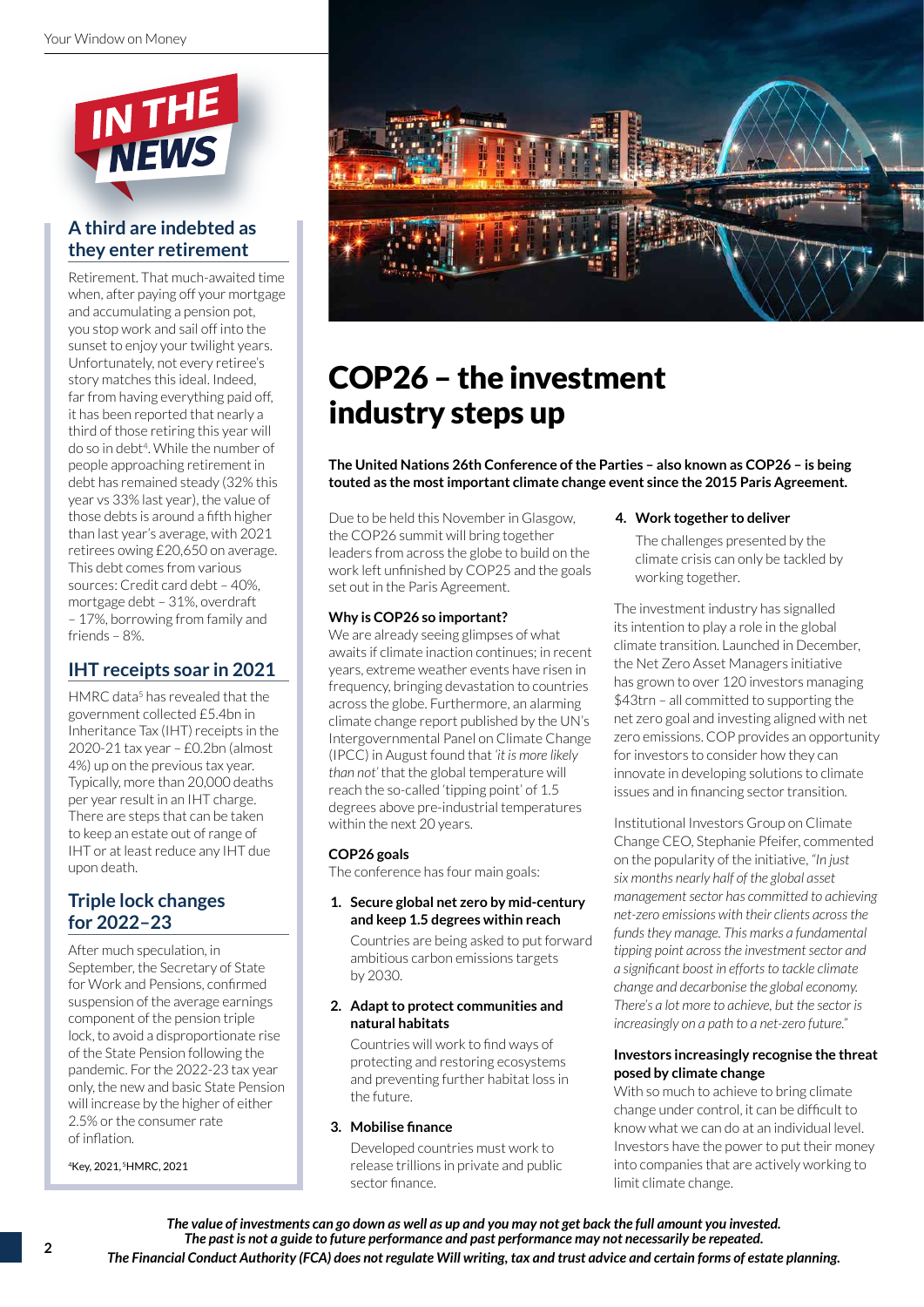

# Inflation debunks 'cash is king' mantra

**A modest level of price inflation is generally seen as acceptable and even as a sign of a healthy economy. For some years, the Bank of England's target for annual Consumer Prices Index (CPI) growth has been 2%; not a steady 2%, as short-term fluctuations are inevitable, but an average of about 2% over several years.**

Inflation rates matter to savers and investors because a high inflation rate erodes the spending power of money. For those with a lot of cash in the bank, interest rates lower than the inflation rate mean they will see their cash eaten away by an invisible but corrosive force, the wider the rate differential, the worse the impact on cash holdings.

Bank interest rates have been very low for the decade or more since the global financial crisis; the inflation rate indicated by CPI growth has also been subdued. This year, however, has seen inflation indices rise faster as the economy recovers. Few economists are talking about double-digit inflation, but the upward trend may prove persistent.

#### **Cash savings in reverse gear**

 All of the above makes it seem odd that a survey of 2,000+ participants by NatWest Group found that, of the 76% of parents/ guardians of under-18s that are saving or investing for them, four in five are doing so exclusively in cash. Praising those that put money aside for their children, NatWest said, *'The purchasing power of these 'safe' cash balances actually goes backwards over the longer term.'*

A healthy bank balance of course has its place, as a reassuring buffer against unexpected expenditure (appropriate insurance policies reduce the risk of this), but it is rarely the best long-term home for larger sums.

#### **National Insurance and dividend tax rises**

A new health and social care tax will be introduced across the UK from April 2022. The tax will initially begin as a 1.25 percentage point increase in National Insurance, paid by both workers and employers. From April 2023, it

will become a separate tax on earned income, calculated in the same way as National Insurance and ring-fenced as a health and social care levy. Tax on share dividends is also scheduled to increase by 1.25 percentage points.

## *'Flip the context' to protect your savings*

**The Financial Conduct Authority (FCA) has revealed that over £2m was lost to pension scammers in the first five months of 2021. The average amount lost so far in 2021 is £50,949, compared to £23,689 in 2020.**

The FCA research shows that pension holders were nine times more likely to accept 'advice' from someone online than they would from a stranger they met in person. FCA advice urges everyone who receives a pension offer online to imagine what they would do in real life, by flipping the context. For instance, if a stranger in a pub told you to put your pension into something they were selling, would you do that?

#### **Signs of a scam**

- Offer of a free pension review out of the blue
- Being offered guaranteed higher returns
- Offer to release cash from your pension, even though you're under 55
- High-pressure sales tactics scammers may try to pressure you with 'time-limited' offers
- Unusual investments which tend to be unregulated and high risk.

If you are concerned about any pension offers you receive, don't hesitate to contact us.



*The value of investments can go down as well as up and you may not get back the full amount you invested. The past is not a guide to future performance and past performance may not necessarily be repeated.*